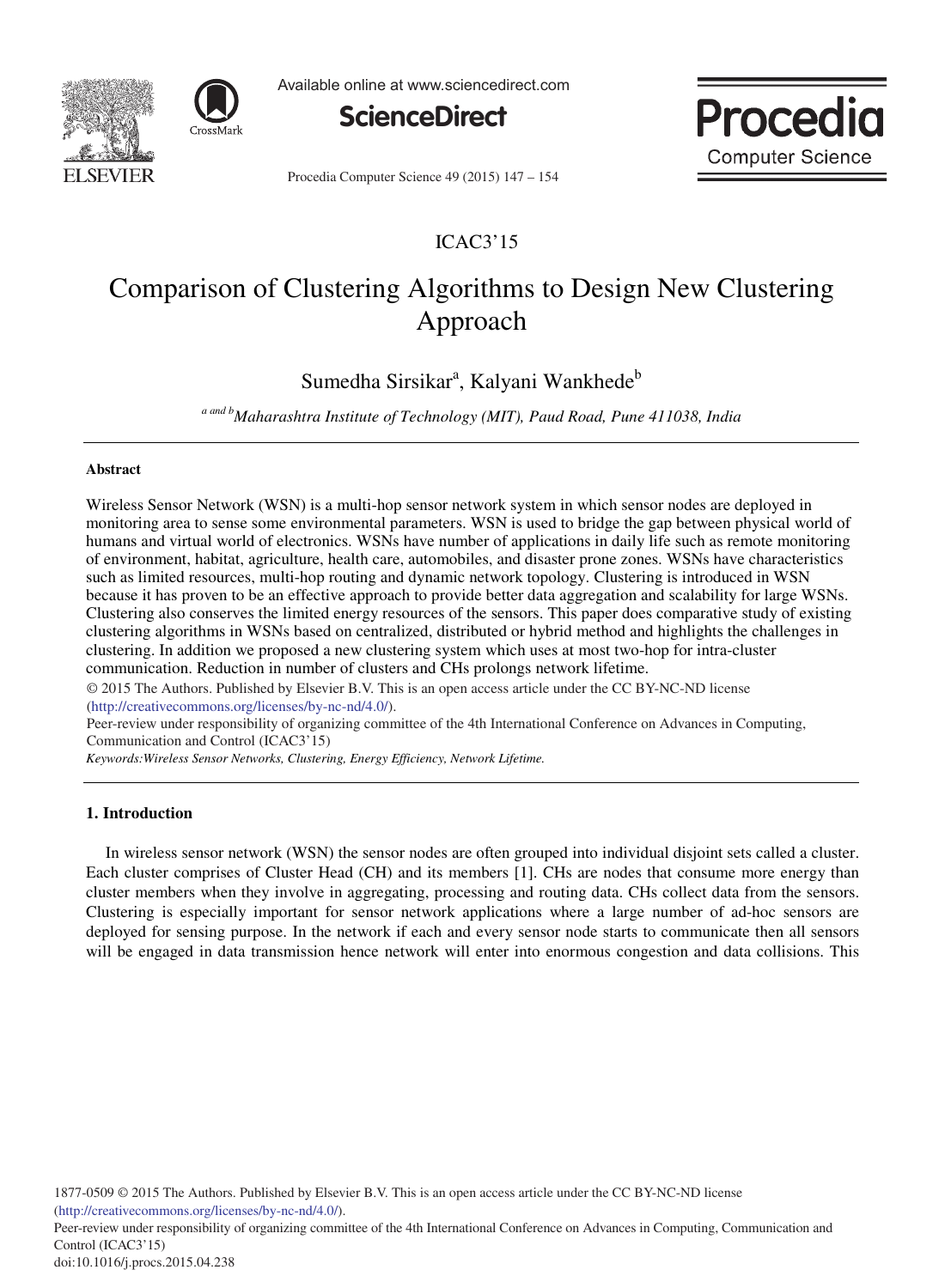situation will lead to drain limited energy from the network. Clustering of node will address these issues. Scalability feature of the Wireless Sensor Networks (WSN) is used to meet load balancing and efficient resource utilization constraints. Use of clustering in a hierarchical WSN facilitates efficient utilization of limited energy of sensor nodes and hence extends network lifetime. Although sensor nodes in clusters transmit messages over a short distance (within clusters), more energy is drained from CHs due to message transmission over long distances (CHs to the base Station) compared to other sensor nodes in the cluster. Periodic re-election of CHs within clusters based on their residual energy is carried out to balance the power consumption of each cluster. In addition, clustering increases the efficiency of data transmission by reducing number of sensors that are attempting to transmit data in the WSN, aggregating data at CHs via intra-cluster communication and reducing total data packet loses.

## *1.1. Components of a clustering in WSN*

The following are the components of a clustered d WSN [5] as shown in figure 1:

Sensor node: A sensor node is the main component of a WSN. Sensor nodes perform functions such as sensing; data storage; routing; and data processing.

Clusters: Clusters are the hierarchical units for WSNs. Large sensor networks need to be broken down into clusters to simplify tasks such as communication betwe en the base station and the cluster heads.

Cluster heads: Cluster heads (CHs) are the leader of a cluster. CHs are often required to organize activities in the cluster. These tasks include data aggregation, organizing and relaying the communication schedule of a cluster.

Base Station: The base station (BS) provides the communication link between the sensor network and the end-user. It is normally the sink in a WSN.

In this paper we present some existing clustering algorithms for WSNs. We also compare these algorithms based on metrics such as residual energy, unif formity of CH distribution, cluster size, number of hops s and cluster formation methodology. The rest of the paper is divided as follows:

Section II presents the challenges for clustering algorithms and the working process of clustering. In Section III, we present the comparison, advantages and limitations of some clustering algorithms. Section IV concludes the paper.



Fig. 1.C Clustering in wireless sensor network

# **2.Related work**

## *2.1. Challenges for Clustering Algorithms*

Clustering schemes play an important role in WSN; these can effectively improve the network performance. Following are key limitations of clustering algorithms [7]:

• Limited Energy: Wireless sensor nodes are small size battery operated sensors, so they have limited energy storage. It is not practicable to recharge or replace their batteries after exhaustion. The clustering algorithms are more energy efficient compared to the direct routing algorithms. This can be achieved by balancing the energy consumption in sensor nodes by optimizing the cluster formation, periodically re-electing CHs based on their residual energy, and efficient intra-cluster and inter-cluster communications.

• Network Lifetime: The energy limitation on nodes results in a limited network lifetime for nodes in a network. Clustering schemes help to prolong the network lifetime of WSNs by reducing the energy usage in the communication within and outside clusters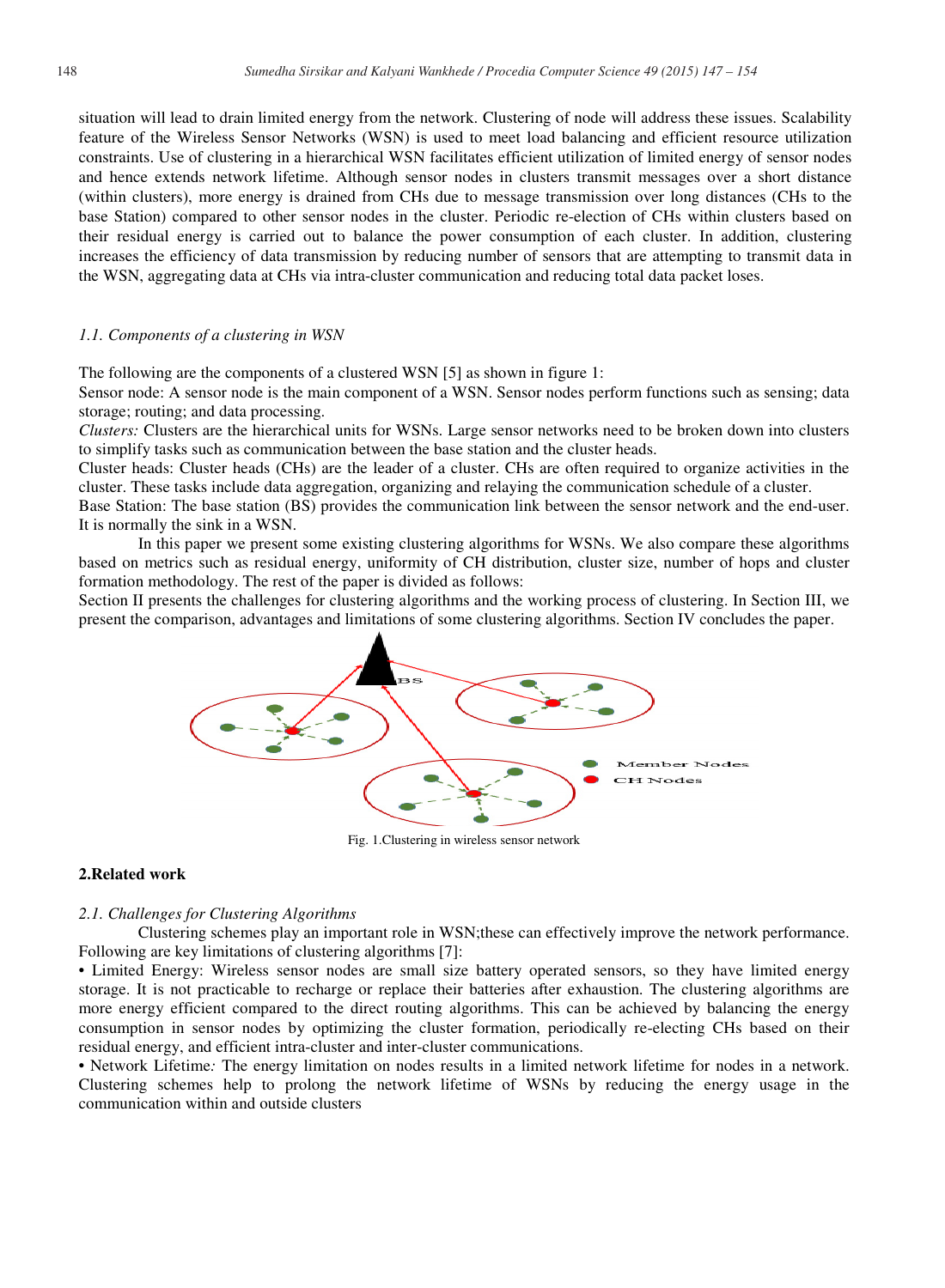• Limited Abilities: The small physical size and small amount of stored energy in a sensor node limits many of the abilities of nodes in terms of processing, memory, storage, and communication.

• Cluster formation and CH selection: Cluster formation and CHs selection are two of the important operations in clustering algorithms. Energy wastage in sensors in WSN due to direct transmission between sensors and a base station can be avoided by clustering the WSN. Clustering further enhances scalability of WSN in real world applications. Selecting optimum cluster size, election and re-election of CHs, and cluster maintenance are the main issues to be addressed in designing of clustering algorithms. The selection criteria to isolate clusters and to choose the CHs should maximize energy utilization.

• Data Aggregation: Data aggregation eradicates duplication of data. In a large network there are often multiple nodes sensing similar information. Many clustering schemes providing data aggregation capabilities [2] must carefully select a suitable clustering approach.

• Repair Mechanisms: Due to the nature of Wireless Sensor Networks, they are often prone to node mobility, node death, delay and interference. All of these situations can result in link failure.

• Quality of Service (QoS): From an overall network standpoint, we can look at QoS requirements in WSNs. Many of these requirements are application dependent such as acceptable delay and packet loss tolerance.

## 2.2. Clustering Methodology

The three methodology are used for clustering process are centralized, distributed and hybrid [1]. In centralized clustering, the clusters and cluster heads are made by an authority (centralized authority). In distributed(decentralized) clustering, all the nodes in the clusters can took the decision of becoming cluster head for the current round. Hybrid clustering is the mixture of both of above. Figure 2 shows the taxonomy of clustering methods with respect to its features.



Fig.2. Tax xonomy of Clustering Methodology

#### *2.2.1. Centralized Clustering Methodology*

In centralized clustering, the clusters and cluster heads are made by an authority (centralized authority. Following are the key features of the centralized methodology:

• *Central Control:*Central control is used to form fixed number of clusters. Also decides which sensor node will become CH by considering energy at each node. Due to central control it gives guarantee about number of cluster head.

LEACH-centralized (LEACH-C), uses central control to produce better clusters by dispersing the cluster head nodes throughout the network. It gives better performance than LEACH because clusters are adaptive in LEACH [3].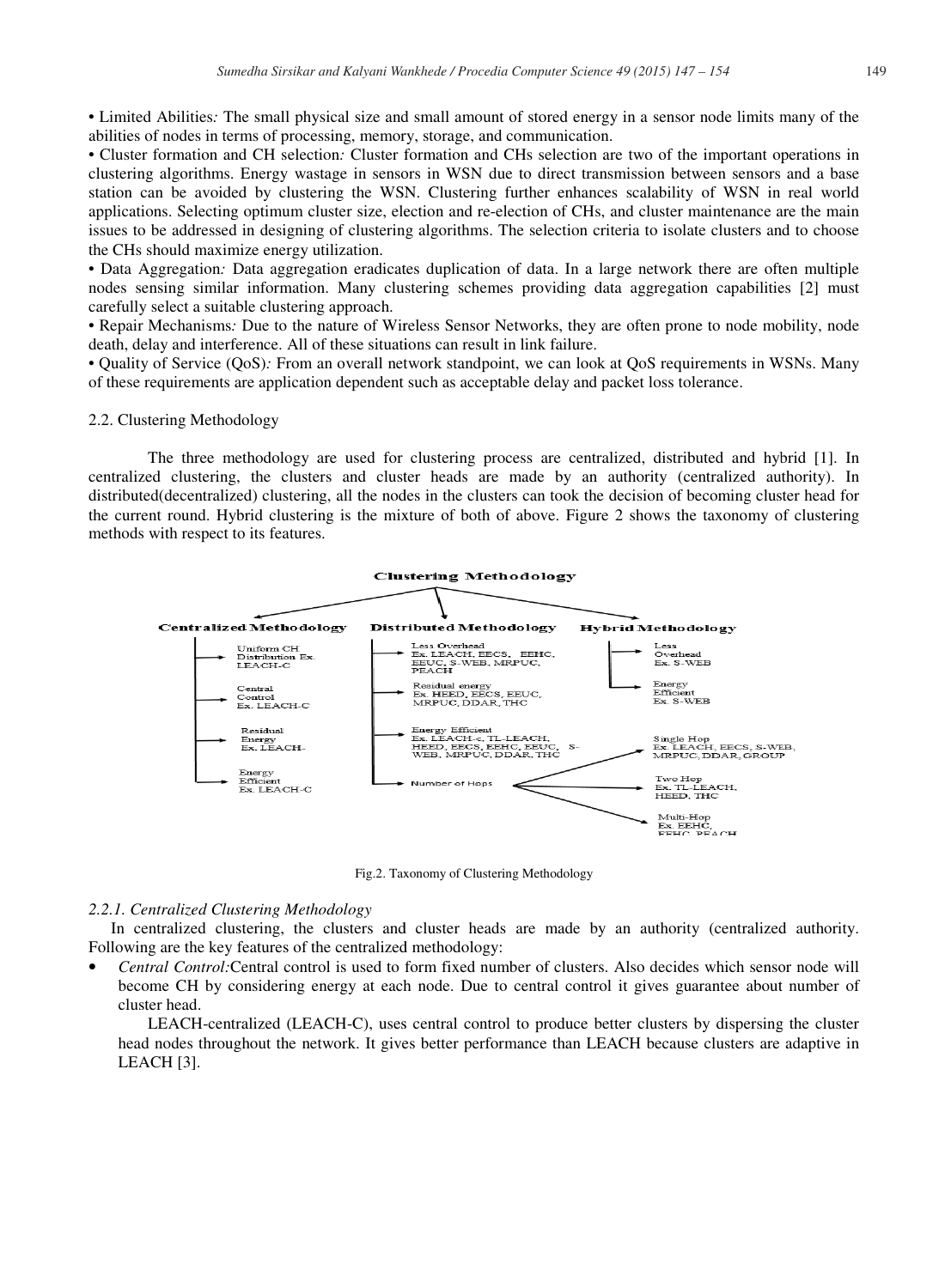• *Uniform CH Distribution:* Uniform CH distribution means CHs are not cluttered. Cluttered CHs can cause long distance between member nodes and their corresponding CH. In other hand uniform distribution gives high energy consumption for intra-cluster communication.

To determine good clusters in LEACH-C, the BS needs to ensure that the energy load is evenly distributed among all the nodes. So, it gives uniform distribution of CH which determines optimal number of clusters.

• *Residual energy:* Residual Energy is the remaining energy of the sensor node. Sometimes it is considered when sensor node to be elected as a CH.

CH selection in LEACH-C is based on sensor node having more residual energy. It gives equal chance of becoming CH for every sensor nodes.

• *Energy Efficiency:*Distributed methodology decides whether the algorithm is energy efficient or not.

LEACH-C [2] is an energy efficient protocols, in which each node calculates the minimum transmission energy to communicate with its cluster head and only transmits with that power level changing the CH is probabilistic in LEACH; there is a good chance that a node with very low energy gets selected as a CH [3]. All nodes get equal chance to become a CH so energy is uniformly distributed.

#### *2.2.2 Distributed Clustering Methodology*

In distributed (decentralized) clustering, all the nodes in the clusters can took the decision of becoming cluster head for the current round. Following are the key features of the distributed methodology:

• *Less Overhead in CH selection:*In distributed clustering methodology there is no central control. All nodes are involved in the process of cluster formation; hence work is distributed among all nodes results in less overhead.

 LEACH [2] (Low Energy Adaptive Clustering Hierarchy) forms clusters based on the received signal strength and uses the CH nodes as routers to the base-station [6, 7]. All the data processing such as data fusion and aggregation are local to the cluster, hence no overhead is wasted making the decision of which node becomes cluster head as each node decides independent of other nodes.

EECS, EEHC [4], EEUC, S-WEB, MRPUC, PEACH gave low overhead in CH selection.

• *Residual Energy:*Residual Energy is the remaining energy of the sensor node. Sometimes it is considered when sensor node to be elected as a CH.

Energy Efficient Clustering Scheme (EECS) is a clustering algorithm in which cluster head candidates compete for the ability to elevate to cluster head for a given round. This competition involves candidates broadcasting their residual energy to neighbouring candidates.

 In Hybrid Energy Efficient Distributed Clustering (HEED) [8] CHs are chosen based on two important parameters: residual energy and intra-cluster communication cost. Residual energy of each node is used to probabilistically choose the initial set of CHs, as commonly done in other clustering schemes.

(EEUC) proposed to balance the energy consumption among clusters, in which the cluster sizes near the sink node are much smaller than the clusters far away from the sink node in order to save more energy in intra-cluster communications and inter-cluster communications [9].

MRPUC [9] use each node to gather the correlative information of its neighbour nodes and elects a node with maximum residual energy as the CH.

THC algorithm is proposed to increase the energy saving in sensor nodes. CH selection is based on remaining energy and node degree. THC working is divided into three phases initial, distributed node clustering and actual data transmit.

In DDAR, The BS computes both the average node energy  $(E_{avg})$  and the average node distance  $(D_{\text{avg-BS}})$ . If the node energy  $(E_{\text{node}})$  is greater than or equal to  $E_{\text{avg}}$  and if the distance of the node from the BS ( $D_{node-BS}$ ) is less than or equal to $D_{avg-BS}$ , then the nodes are eligible to become CH for this round. Therefore, the nodes are selected as CHs only when the following two conditions are satisfied [12].

$$
E_{node} \ge E_{avg}
$$

$$
D_{node\text{-}BS} \leq D_{avg}
$$

• *Energy Efficiency:*Distributed methodology decides whether the algorithm is energy efficient or not.

In TL-LEACH (Two Level LEACH), Secondary nodes collect data from nodes in their respective clusters. The two-level structure of TL-LEACH reduces the number of nodes that need to transmit to the base station, effectively reducing the total energy usage hence energy efficient [10].

In HEED, each sensor sets its probability of becoming a cluster head $CH_{prob}$ , as follows: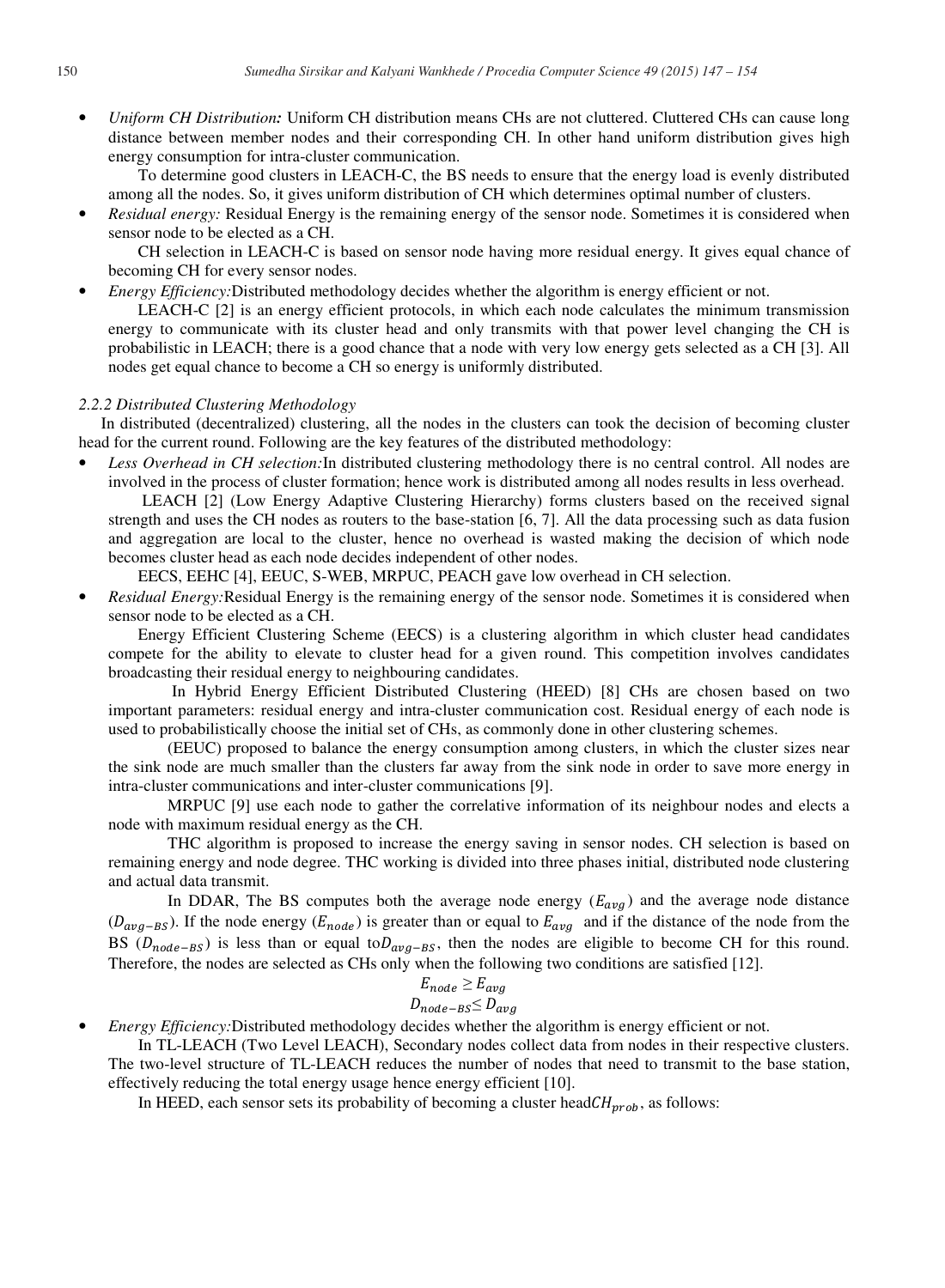# $CH_{prob} = C_{prob} * E_{residual}/E_{max}$

Where  $E_{residual}$  is the current energy in the sensor, and  $E_{max}$  is the maximum energy, which corresponds to a fully charged battery. It provides uniform distribution of CH nodes and better load balancing.So reduces energy consumption [8].

EECS extends LEACH algorithm by dynamic sizing of clusters based on cluster distance from the base station. The result is an algorithm that addresses the problem that clusters at a greater range from the base station requires more energy for transmission than those that are closer. Ultimately, this improves the distribution ofenergy throughout the network, resulting in better resource usage.

EEHC [8] algorithm is divided into two phases; initial and extended. In the first stage, also called single-level clustering, each sensor node announces itself as a CH with probability p to the neighbouring nodes within its communication range. These CHs are named as the volunteer CHs. All nodes that are within k hops range of a CH receive this announcement either by direct communication or by forwarding [11].

The second phase, called multi-level clustering builds h levels of cluster hierarchy. The algorithm ensures h-hop connectivity between CHs and the base station. In inter cluster communication this algorithm ensures that the energy dissipated by CHs far from the base station is reduced because these CHs don't need to transmit to base station.

EEUC [9] is a distance based scheme similar to EECS and it also requires every node to have global knowledge such as its locations and distances to the sink node. It tries to prolong the network lifetime and to balance the load among the nodes. It solves the hot spot problems; cluster size is proportional to the distance to base Station resulting into energy efficient.

MRPUC is a distributed clustering scheme which operates in rounds, and each round is separated into three phases: cluster setup, inter-cluster multi-hop routing formation and data transmission. The regular nodes join clusters where the cluster heads have more residual energy and are closer to them. An inter-cluster routing tree is constructed as network backbone, and data is transmitted to BS via multiple [9]. This algorithm prevents early CHs death because the inter cluster communication also depends on the residual energy.Hence provides energy efficient approach.

Dynamic clustering and distance aware routing protocol (DDAR) for WSN which takes into account of node distance for selecting CH, dynamic approach of selecting the CH nodes, and two level hierarchy of clustering with super cluster head (SCH) node near to the BS. It also introduces the SCH in the network to save the energy of the CHs which are far from the BS [12]. The introduction of SCH nodes in the network divides the clusters into two clustering hierarchy: child and parent clusters. It consumes about 15.5% less energy than conventional LEACH protocol.

Two Hop Clustering (THC) protocol employs 2-hop clustering method, which reduces the amount of power required by the member node to communicate with the CH nodes. All the 2-hop away member nodes forward their data to the CH nodes via 1-hop nodes; which significantly reduces the amount of energy consumption. THC uses the uses next head concept, which reduces the number of negotiation messages required after every round to select the CH [13].

• *Number of Hops (Single/Multi-hop):* In cluster formation hop count is considered. There are single hop, two hop and multi hop clusters present in various clustering algorithms. Single hop means all member nodes are 1 hop away from CH (similarly 2-hop away from CH in two hop clustering).

LEACH, LEACH-C, EECS, S-WEB, MRPUC, DDAR, and GROUP uses single hop cluster formation.

TL-LEACH [10] is extension of LEACH algorithm utilizes two levels of cluster heads (primary and secondary) in addition to the other simple sensing nodes. In this, the primary cluster head in each cluster communicates with the secondary, and the corresponding secondary communicate with the nodes in their subcluster. Hence TL-LEACH forms cluster by two hops.

There are two algorithms HEED, THC [13] which uses two hop cluster formation. EEHC, EEUC, and PEACH [6] use multi-hop communication for cluster formation.

## *2.2.3. Hybrid Clustering Methodology*

Hybrid clustering is the combination of both centralized and distributed methodology. Following are the key features of the centralized methodology: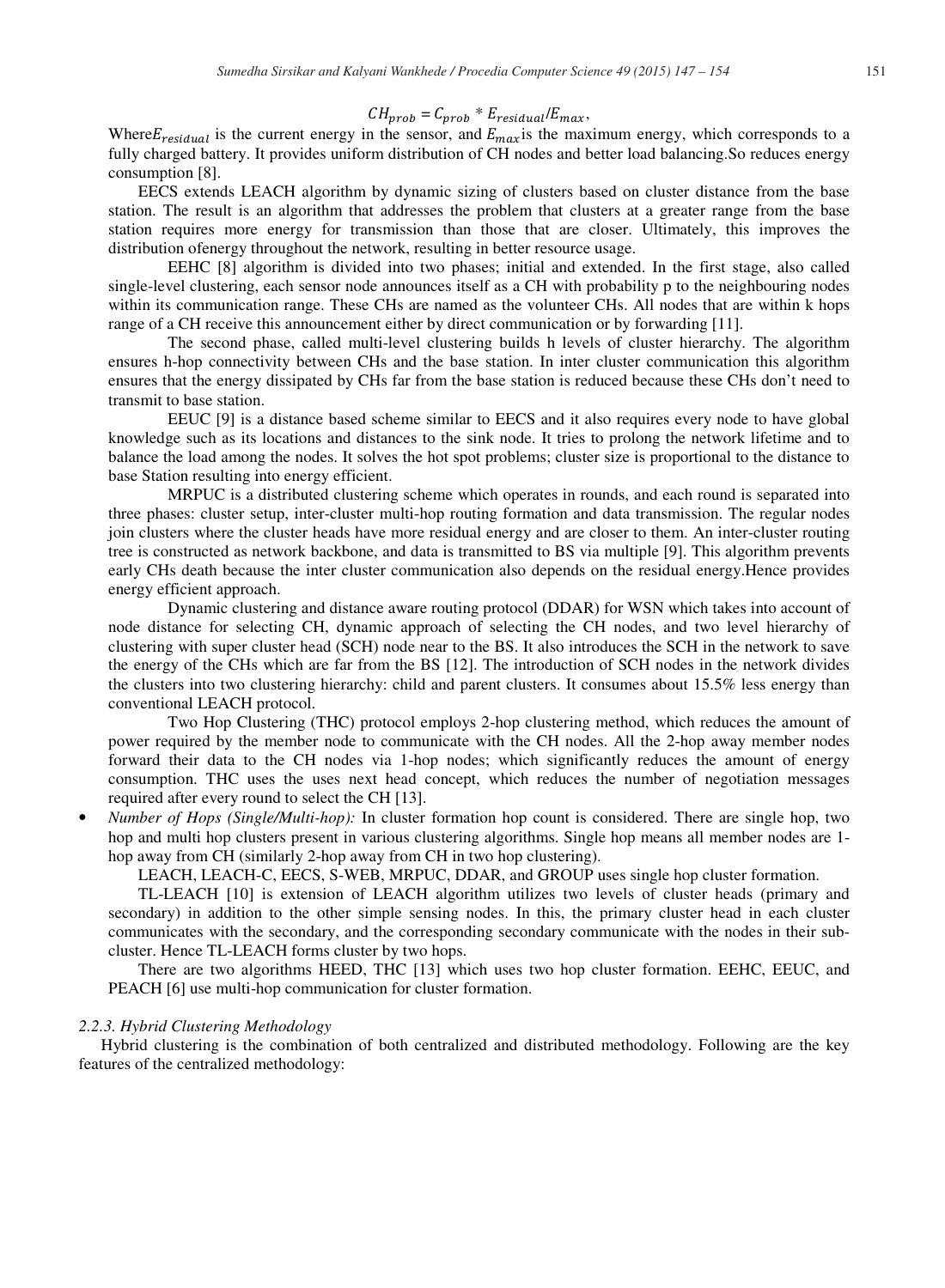$\bullet$  *Less Overhead in CH Selection*: Hybrid methodology is combination of centralized and distributed methodologies so as location of sensor nodes takes from the BS and for further work is carried out from member nodes. So it gives less overhead in CH selection.

Sensor Web(S-WEB) algorithm is a hybrid methodology in which BS generates the beacons and remaining tasks are performed by member nodes. Here there is no single central control, hence less overhead in CH selection [14].

• Energy Efficiency: Hybrid methodology decides whether the algorithm is energy efficient or not. S-Web is energy efficient because beacons are generated by BS and remaining tasks are given to member nodes.

# 2.3. Parameters considered in Clustering Process

There are two main steps in clustering, which are CH selection and cluster formation. CH selection could be classified into three types, centralized by the BS, distributed by the sensor nodes or hybrid selection by few information provided by the BS and few by the nodes themselves [6].

I. The main parameters in selecting CHs are:



- 
- Clustering method is to be considered.<br>• Distance between CHs and the BS to ensure that CHs are not too far from the BS, making inter- CH and BS expensive
- Uniform CH distribution so that CHs are not untidy. Cluttered CHs can cause long distance between non-CH nodes and their corresponding CH. In other words causing high energy consumption for intra-cluster communication
- CHs perform extra tasks for WSNs such as: data aggregation and forwarding therefore energy at the CHs might be depleted quickly. CH re-selection or rotation is another concern in clustering. In reselecting a CH, one must consider how much overhead d in terms of energy consumption and time it takes.
- Residual Energy in a sensor node to be elected as a CH.
- II. The main parameters in joining a CH f for a sensor node are:

Parameters for Cluster Formation (Joining CH for Member Node)



- Distance between a node and a CH. This is often presented as signal strength between CHs and the node itself.
- Number of hops from a node to its CH

|                         | raore 11 companion or enableming argon<br><b>CH</b> Selection |                          |                        |                                          |                    | <b>Cluster Formation for</b><br><b>Member Nodes</b>               | <b>Energy</b><br><b>Efficient</b> |                       |                |
|-------------------------|---------------------------------------------------------------|--------------------------|------------------------|------------------------------------------|--------------------|-------------------------------------------------------------------|-----------------------------------|-----------------------|----------------|
| Clustering<br>Algorithm | Clustering<br>Method                                          | Distance<br>$(CH-BS)$    | <b>CH</b> Distribution | Overhead<br><b>CH</b><br>1n<br>Selection | Residual<br>Energy | Distance(<br>Member<br>node<br>$\overline{\phantom{a}}$<br>$CH$ ) | Cluster<br>Size                   | No. of<br><b>Hops</b> |                |
| <b>LEACH</b>            | Distributed                                                   | $\overline{\phantom{a}}$ | Non-Uniform            | Low                                      | N <sub>o</sub>     | Yes                                                               | N <sub>o</sub>                    |                       | N <sub>o</sub> |
| LEACH-C                 | Centralized                                                   | Yes                      | Uniform                | High                                     | Yes                | Yes                                                               | Yes                               | $\mathbf{1}$          | Yes            |
| <b>TL-LEACH</b>         | <b>Distributed</b>                                            | $\overline{\phantom{a}}$ | Non-Uniform            | Medium                                   | N <sub>0</sub>     | Yes                                                               | N <sub>0</sub>                    | $\overline{2}$        | <b>Yes</b>     |
| <b>HEED</b>             | Distributed                                                   | $\overline{\phantom{a}}$ | Uniform                | High                                     | Yes                | $\overline{\phantom{a}}$                                          | Yes                               | 2                     | Yes            |
| <b>EECS</b>             | Distributed                                                   | Yes                      | Uniform                | Low                                      | Yes                | Yes                                                               | Yes                               |                       | Yes            |
| <b>EEHC</b>             | Distributed                                                   |                          | Non-Uniform            | Low                                      | N <sub>0</sub>     | Yes                                                               | N <sub>0</sub>                    | K                     | Yes            |
| <b>EEUC</b>             | Distributed                                                   | Yes                      | Uniform                | Low                                      | Yes                | Yes                                                               | Yes                               | K                     | Yes            |
| S-WEB                   | Hybrid                                                        | Yes                      | Uniform                | Low                                      | Yes                | Yes                                                               | Yes                               | -1                    | Yes            |

|  | Table 1: Comparison of clustering algorithms |  |
|--|----------------------------------------------|--|
|  |                                              |  |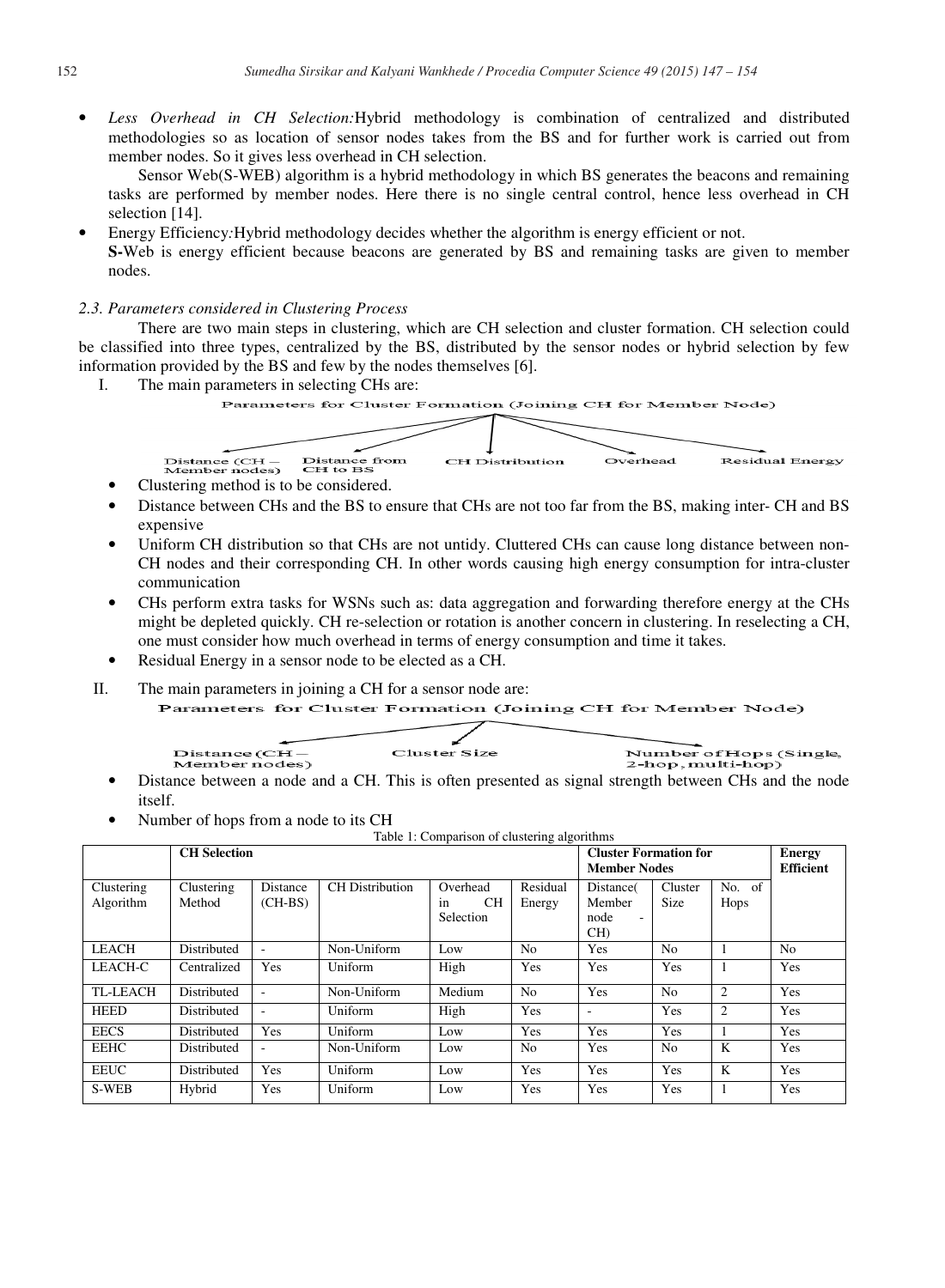| <b>MRPUC</b> | Distributed        | Yes                      | Uniform     | LOW        | Yes | Yes | No |   | Yes |
|--------------|--------------------|--------------------------|-------------|------------|-----|-----|----|---|-----|
| <b>PEACH</b> | <b>Distributed</b> | $\overline{\phantom{0}}$ | Non-Uniform | $\omega$ w | No  | Yes | No | m | No  |
| <b>DDAR</b>  | <b>Distributed</b> | Yes                      | Non-Uniform | Medium     | Yes | Yes | No |   | Yes |
| <b>THC</b>   | Distributed        | Yes                      | Non-Uniform | Medium     | Yes | Yes | No |   | Yes |

• Cluster size: the decision whether or not a node joins a cluster also depends on the size of a cluster. The number of nodes in a cluster represents the accumulated energy in a cluster and also extra energy consumption for the CH to serve its cluster. Table 1 shows comparative study of clustering algorithms based on CH Selection parameters and few parameters of cluster formation for member nodes with energy efficiency.

# **3. Proposed System**

Assumptions: The proposed system would create some assumptions for energy efficient clustering and prolonging the network lifetime. Following are the assumptions made:

- The network area is fixed.
- All sensors nodes are homogeneous in the network.
- All nodes and BS are stationary.
- BS knows location of all nodes.
- The intra-cluster communication isat most two-hop and inter-cluster communication is multi-hop.

Proposed Statement: To design a clustering approach which will increase the energy saving and improve the network lifetime. The proposed method would use concept of two-hop for cluster formation, which will reduce number of CH than the 1-hop clustering CH which will helpful to increase energy saving in WSN. Also it reduces amount of energy required by member node to c communicate with CH nodes.

# *Proposed System Design:*

The proposed system design actions are divided into 4 steps as shown in figure3



Proposed System Design

- Division of network area into fixed number of cells: Divide network area into fixed number of rectangular cells. Statically we divide sensor area intorectangular cells
- Cluster Formation: One cluster is formed within each cell, by allowing at most two-hop which cover more elements compared to single hop clustering.



Fig.4 4. Formed Cluster in fixed Cell

• CH Selection and advertisement to member nodes: CH selection is based on energy of node and node degree. In this step CH selection is taken place and advertisement of that CH to nodes. After certain time